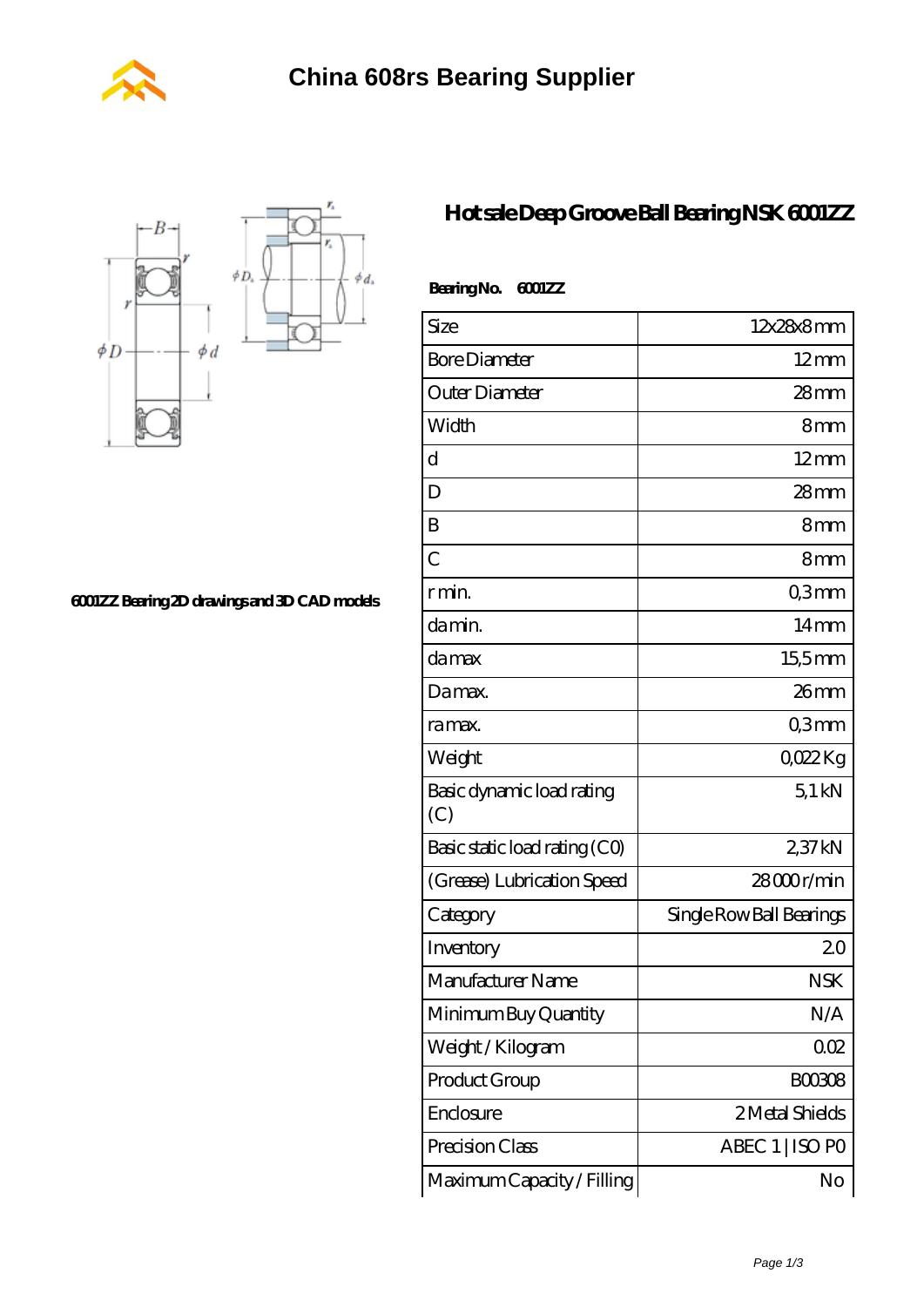

**[China 608rs Bearing Supplier](https://m.wanatahschool.com)**

| Slot                             |                                                                                                                                                                                               |
|----------------------------------|-----------------------------------------------------------------------------------------------------------------------------------------------------------------------------------------------|
| Rolling Element                  | <b>Ball Bearing</b>                                                                                                                                                                           |
| Snap Ring                        | No                                                                                                                                                                                            |
| <b>Internal Special Features</b> | No                                                                                                                                                                                            |
| Cage Material                    | Steel                                                                                                                                                                                         |
| Internal Clearance               | CO-Medium                                                                                                                                                                                     |
| Inch - Metric                    | Metric                                                                                                                                                                                        |
| Long Description                 | 12MM Bore; 28MM<br>Outside Diameter; 8MM<br>Outer Race Diameter; 2<br>Metal Shields; Ball Bearing;<br>ABEC 1   ISO PQ No Filling<br>Slot; No Snap Ring No<br><b>Internal Special Features</b> |
| Category                         | Single Row Ball Bearing                                                                                                                                                                       |
| <b>UNSPSC</b>                    | 31171504                                                                                                                                                                                      |
| Harmonized Tariff Code           | 8482105068                                                                                                                                                                                    |
| Noun                             | Bearing                                                                                                                                                                                       |
| Keyword String                   | Ball                                                                                                                                                                                          |
| Manufacturer URL                 | http://www.nskamericas.co<br>m                                                                                                                                                                |
| Manufacturer Item Number         | 6001ZZ                                                                                                                                                                                        |
| Weight/LBS                       | QŒ                                                                                                                                                                                            |
| Outer Race Width                 | 0.315 Inch   8 Millimeter                                                                                                                                                                     |
| <b>Bore</b>                      | Q472Inch   12Millimeter                                                                                                                                                                       |
| Outside Diameter                 | 1.102Inch   28 Millimeter                                                                                                                                                                     |
| bore diameter:                   | $12 \text{mm}$                                                                                                                                                                                |
| closure type:                    | Double Shielded                                                                                                                                                                               |
| outside diameter:                | $28$ mm                                                                                                                                                                                       |
| internal clearance:              | Normal Clearance                                                                                                                                                                              |
| overall width:                   | 8mm                                                                                                                                                                                           |
| manufacturer upc number:         | 029176012280                                                                                                                                                                                  |
| bore type:                       | Round                                                                                                                                                                                         |
| SRI                              | 246                                                                                                                                                                                           |
|                                  |                                                                                                                                                                                               |